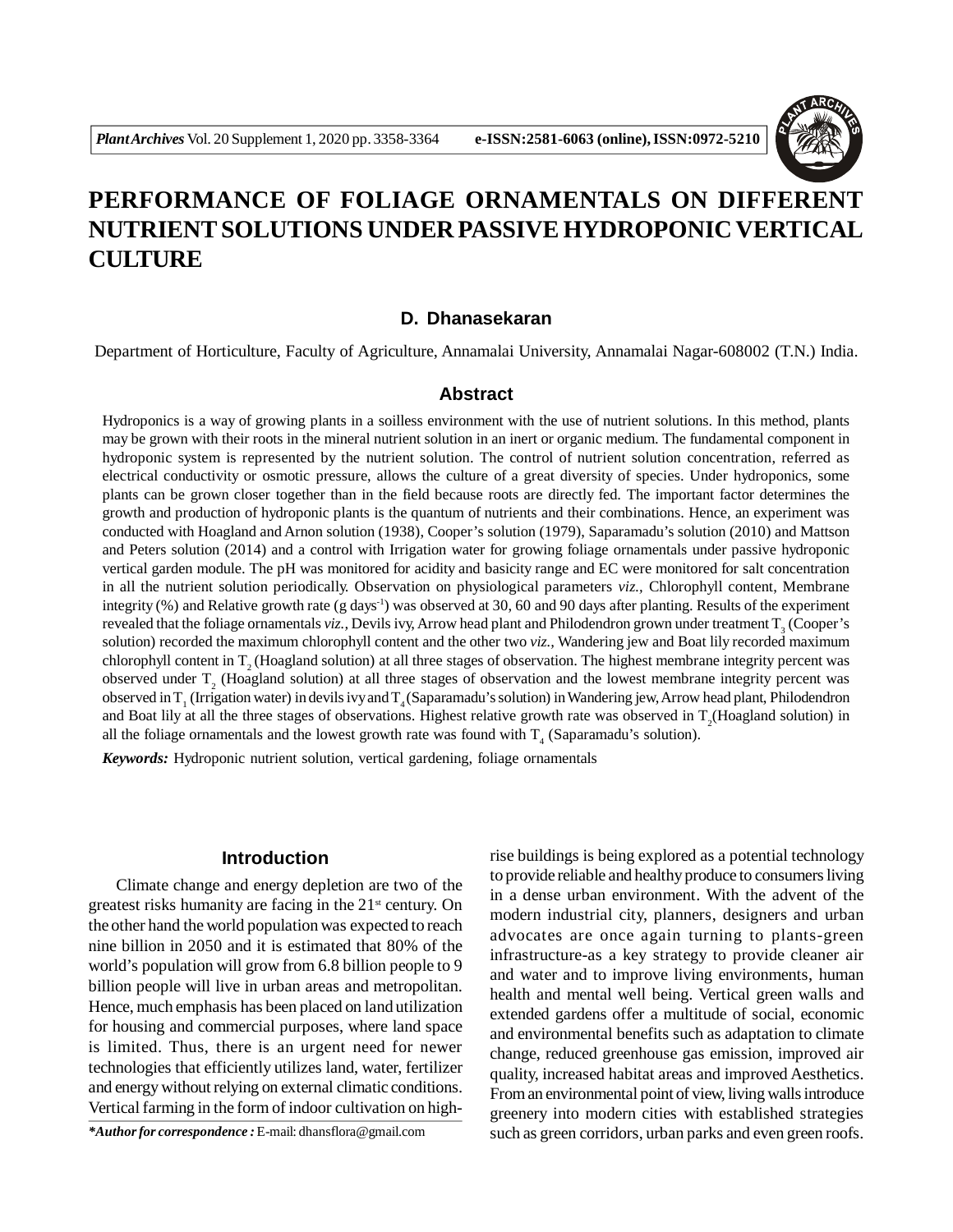Plants from Araceae, Asparagacea and Commlinaceae families are matching to the concept of vertical gardening due to their textural properties, adoptability to grow in indoor conditions and for their ornamental features. Hence, the following five plants *viz.* Devil's ivy (*Epipremunm aureum*), Wandering jew (*Zebrina pendula*), Arrowhead plant (*Syngonium podophyllum*), Philodendron (*Philodendron erubescens*), Boat lily (*Tradescantia spathacea*) were chosen to the experiment.

# **Material and Methods**

The present experiment was carried out in the Department of Horticulture, Faculty of Agriculture, Annamalai University, Annamalai Nagar and Tamil Nadu during 2017-2019 with four different nutrient formulations *viz.,* Hoagland and Arnon solution (1938), Cooper's solution (1979), Saparamadu's solution (2010) and Mattson and Peters solution (2014) and a control with Irrigation water for growing foliage ornamentals under passive hydroponic vertical garden module. The pH was monitored for acidity and basicity range and EC were monitored for salt concentration in all the nutrient solution periodically. Observation on Physiological parameters *viz.,* Chlorophyll content, Membrane integrity (%) and Relative growth rate  $(g \text{ days}^{-1})$  was observed at 30, 60 and 90 days after planting.

# **Results and Discussion**

The chlorophyll content was estimated at monthly intervals and results are presented in table 1. All the five foliage ornamentals exerted significant variations among **Table 1:** Effect of different nutrient solutions on Chlorophyll Content of ornamental plants grown in vertical passive hydroponics.

the nutrient solutions experimented.

The highest chlorophyll content in devils ivy was observed as 25.18, 52.12 and 64.78 was in those plants grown in  $T_3$  (Cooper solution) at 30, 60 and 90 days of observations respectively. This was followed by Mattson and Peters solution  $(T<sub>5</sub>)$  which recorded a chlorophyll content of 23.24, 45.56 and 58.45 at 30, 60 and 90 days of observations respectively. However, the lowest chlorophyll content (18.25, 21.23 and 23.22) was noticed in those plants grown under the treatment  $T<sub>1</sub>$  (Irrigation water) at all plants the three stages of observation. In wandering jew, those plants grown under Hoagland solution  $(T_2)$  recorded the maximum chlorophyll content  $(27.84, 29.32 \text{ and } 31.51)$  which is followed by  $T_{3}$  (Cooper solution) with 24.68, 26.12 and 27.91 at 30, 60 and 90 days of observations respectively. The lowest chlorophyll content (22.19, 22.84 and 23.16) was recorded under  $T<sub>1</sub>$ (Irrigation water) at all the three stages of observations.

The chlorophyll content observed on arrow head plant recorded maximum values (29.12, 31.04 and 32.42) in  $T<sub>3</sub>$ (Cooper solution) which is followed by Mattson and Peters solution  $(T<sub>5</sub>)$  with 26.18, 27.36 and 28.98 in 30, 60 and 90 days of observations respectively. However, the lowest chlorophyll content (16.12, 17.32 and 18.67) was obtained under  $T_1$  (Irrigation water) at all the three stages of observations.

The data pertaining to the chlorophyll content in philodendron showed maximum values (21.4823.68 and 27.92 ) in those plants grown under  $T_3$  (Cooper solution) at 30, 60 and 90 days of observations respectively. This

|                | <b>Treatment</b><br><b>Details</b> | Devil's ivy<br>Epipremnum<br><i>aureum</i> |             |            | <b>Wandering jew</b><br><b>Zebrina</b><br>pendula |            |            | Arrowhead plant<br>Syngonium<br>podophyllum |            |            | <b>Philodendron</b><br>Philodendron<br>erubescens |             |                | <b>Boat lily</b><br><b>Tradescantia</b><br>spathacea |                   |             |
|----------------|------------------------------------|--------------------------------------------|-------------|------------|---------------------------------------------------|------------|------------|---------------------------------------------|------------|------------|---------------------------------------------------|-------------|----------------|------------------------------------------------------|-------------------|-------------|
| Tr.            |                                    |                                            |             |            |                                                   |            |            |                                             |            |            |                                                   |             |                |                                                      |                   |             |
|                |                                    |                                            |             |            |                                                   |            |            |                                             |            |            |                                                   |             |                |                                                      |                   |             |
|                |                                    |                                            | <b>DAP</b>  | <b>DAP</b> | <b>DAP</b>                                        | <b>DAP</b> | <b>DAP</b> | <b>DAP</b>                                  | <b>DAP</b> | <b>DAP</b> | <b>DAP</b>                                        | <b>DAP</b>  | <b>DAP DAP</b> |                                                      | $\mathbf{DAP}$    | <b>DAP</b>  |
|                | Irrigation                         |                                            |             |            |                                                   |            |            |                                             |            |            |                                                   |             |                |                                                      |                   |             |
| $T_{1}$        | water                              |                                            | 18.25 21.23 | 23.22      | 22.19                                             | 22.84      | 23.16      | 16.12                                       | 17.32      | 18.67      | 14.09                                             | 14.86 15.22 |                | 14.01                                                | 14.25             | 14.39       |
|                | (Control)                          |                                            |             |            |                                                   |            |            |                                             |            |            |                                                   |             |                |                                                      |                   |             |
|                | Hoagland                           |                                            |             |            |                                                   |            |            |                                             |            |            |                                                   |             |                |                                                      |                   |             |
|                | & Arnon                            |                                            | 21.61 38.17 | 45.98      | 27.84                                             | 29.32      | 31.51      | 24.38                                       | 25.16      | 27.01      | 18.13                                             | 20.50 22.23 |                |                                                      | 24.16 25.93 26.88 |             |
| $T_{2}$        | solution                           |                                            |             |            |                                                   |            |            |                                             |            |            |                                                   |             |                |                                                      |                   |             |
| $T_{3}$        | Cooper's                           |                                            | 25.18 52.12 | 64.78      | 24.68                                             | 26.12      | 27.91      | 29.12                                       | 31.04      | 32.42      | 21.48                                             | 23.68 27.92 |                |                                                      | 23.62 24.01 25.93 |             |
|                | solution                           |                                            |             |            |                                                   |            |            |                                             |            |            |                                                   |             |                |                                                      |                   |             |
|                | Saparamadu                         |                                            | 20.04 25.15 | 26.14      | 23.01                                             | 23.69      | 24.18      | 20.16                                       | 21.92      | 23.09      | 16.36                                             | 17.98       | 18.31          | 19.37                                                |                   | 20.54 21.42 |
| $T_4$          | solution                           |                                            |             |            |                                                   |            |            |                                             |            |            |                                                   |             |                |                                                      |                   |             |
| T <sub>5</sub> | Mattson                            |                                            |             |            |                                                   |            |            |                                             |            |            |                                                   |             |                |                                                      |                   |             |
|                | and Peters                         |                                            | 23.24 45.56 | 58.45      | 23.12                                             | 24.18      | 25.69      | 26.18                                       | 27.36      | 28.98      | 19.81                                             | 21.68       | 24.38          |                                                      | 22.74 23.45 24.01 |             |
|                | solution                           |                                            |             |            |                                                   |            |            |                                             |            |            |                                                   |             |                |                                                      |                   |             |
| SE(d)          |                                    | 0.42                                       | 0.93        | 0.94       | 0.43                                              | 0.51       | 0.52       | 0.30                                        | 0.24       | 0.43       | 0.18                                              | 0.15        | 0.36           | 0.08                                                 | 0.13              | 0.27        |
| $CD(P=0.05)$   |                                    | 0.84                                       | 1.95        | 1.88       | 0.88                                              | 1.02       | 1.04       | 0.60                                        | 0.48       | 0.98       | 0.36                                              | 0.31        | 0.74           | 0.16                                                 | 0.26              | 0.55        |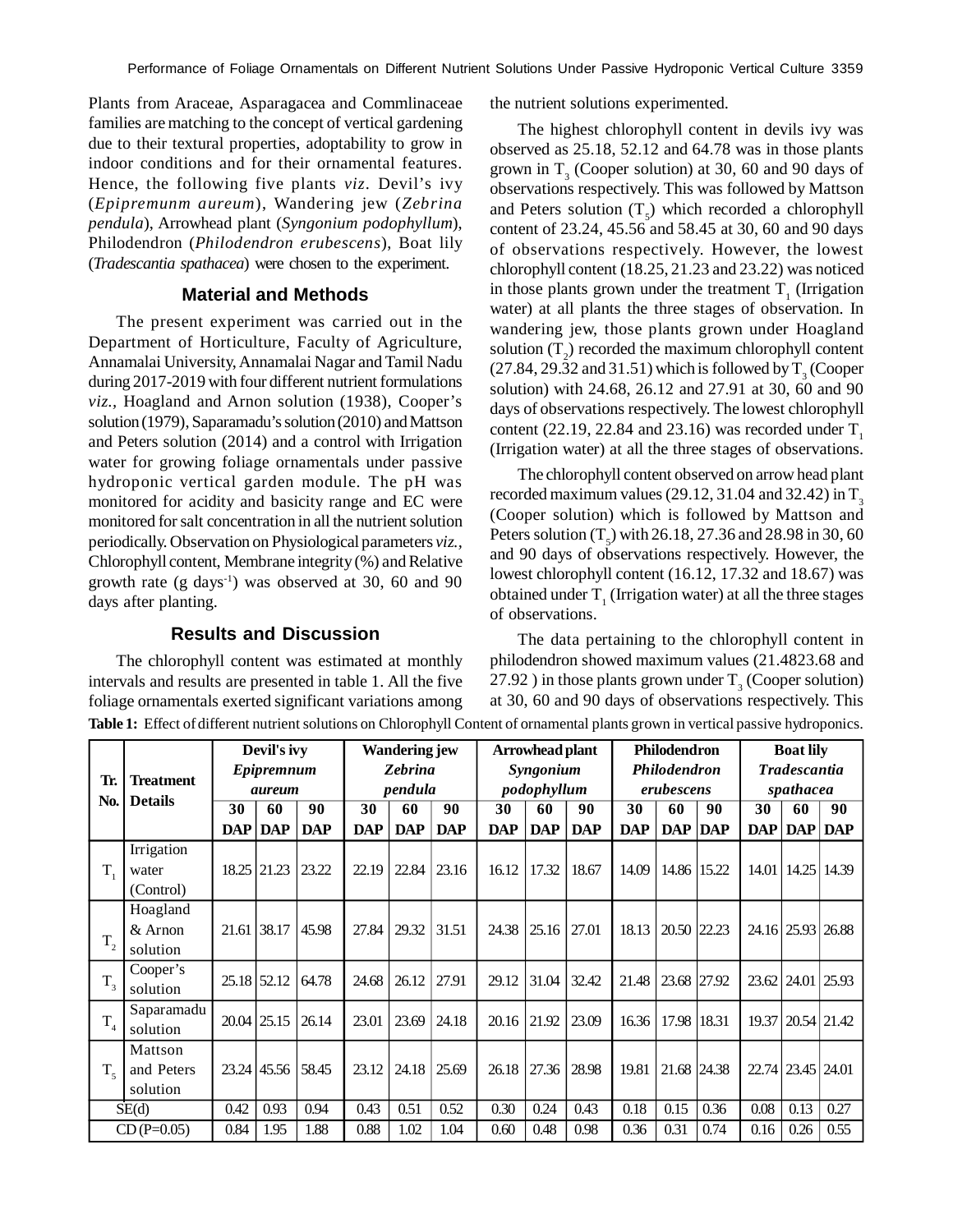| Tr.<br>No.     |                                    | Devil's ivy<br>Epipremnum<br><i>aureum</i> |            |            | <b>Wandering jew</b><br><b>Zebrina</b><br>pendula |            |            | Arrowhead plant<br>Syngonium<br>podophyllum |            |            | <b>Philodendron</b><br>Philodendron<br>erubescens |            |      | <b>Boat lily</b><br><b>Tradescantia</b><br>spathacea |      |            |
|----------------|------------------------------------|--------------------------------------------|------------|------------|---------------------------------------------------|------------|------------|---------------------------------------------|------------|------------|---------------------------------------------------|------------|------|------------------------------------------------------|------|------------|
|                | <b>Treatment</b><br><b>Details</b> |                                            |            |            |                                                   |            |            |                                             |            |            |                                                   |            |      |                                                      |      |            |
|                |                                    |                                            |            |            |                                                   |            |            |                                             |            |            |                                                   |            |      |                                                      |      |            |
|                |                                    | <b>DAP</b>                                 | <b>DAP</b> | <b>DAP</b> | <b>DAP</b>                                        | <b>DAP</b> | <b>DAP</b> | <b>DAP</b>                                  | <b>DAP</b> | <b>DAP</b> | <b>DAP</b>                                        | <b>DAP</b> | DAP  | <b>DAP</b>                                           | DAP  | <b>DAP</b> |
|                |                                    |                                            | Irrigation |            |                                                   |            |            |                                             |            |            |                                                   |            |      |                                                      |      |            |
| $T_{1}$        | water                              | 0.31                                       | 0.43       | 0.48       | 1.18                                              | 1.21       | 1.25       | 1.21                                        | 1.23       | 1.26       | 0.79                                              | 0.81       | 0.83 | 0.59                                                 | 0.62 | 0.66       |
|                | (Control)                          |                                            |            |            |                                                   |            |            |                                             |            |            |                                                   |            |      |                                                      |      |            |
|                | Hoagland                           |                                            |            |            |                                                   |            |            |                                             |            |            |                                                   |            |      |                                                      |      |            |
|                | $&$ Arnon                          | 2.52                                       | 2.71       | 2.91       | 1.39                                              | 1.54       | 1.69       | 1.54                                        | 1.59       | 1.62       | 1.93                                              | 2.02       | 2.13 | 0.85                                                 | 0.89 | 0.93       |
| $T_{2}$        | solution                           |                                            |            |            |                                                   |            |            |                                             |            |            |                                                   |            |      |                                                      |      |            |
|                | Cooper's                           |                                            |            |            |                                                   |            |            |                                             |            |            |                                                   |            |      |                                                      |      |            |
| $T_{3}$        | solution                           | 2.45                                       | 2.57       | 2.61       | 1.26                                              | 1.49       | 1.52       | 1.34                                        | 1.38       | 1.47       | 1.53                                              | 1.69       | 1.78 | 0.74                                                 | 0.79 | 0.82       |
|                | Saparamadu                         | 1.65                                       | 1.72       | 1.79       | 1.06                                              | 1.11       | 1.13       | 1.01                                        | 1.09       | 1.18       | 0.67                                              | 0.68       | 0.69 | 0.52                                                 | 0.57 |            |
| $T_{4}$        | solution                           |                                            |            |            |                                                   |            |            |                                             |            |            |                                                   |            |      |                                                      |      | 0.59       |
|                | Mattson                            |                                            |            |            |                                                   |            |            |                                             |            |            |                                                   |            |      |                                                      |      |            |
| T <sub>5</sub> | and Peters                         | 1.76                                       | 1.82       | 1.84       | 1.21                                              | 1.36       | 1.41       | 1.28                                        | 1.31       | 1.52       | 0.85                                              | 1.13       | 1.28 | 0.64                                                 | 1.03 | 1.14       |
|                | solution                           |                                            |            |            |                                                   |            |            |                                             |            |            |                                                   |            |      |                                                      |      |            |
|                | SE(d)                              |                                            | 0.04       | 0.04       | 0.05                                              | 0.02       | 0.06       | 0.09                                        | 0.09       | 0.06       | 0.10                                              | 0.13       | 0.14 | 0.04                                                 | 0.04 | 0.04       |
| $CD(P=0.05)$   |                                    | 0.03                                       | 0.08       | 0.08       | 0.11                                              | 0.04       | 0.12       | 0.18                                        | 0.18       | 0.12       | 0.21                                              | 0.26       | 0.28 | 0.09                                                 | 0.08 | 0.09       |

**Table 2:** Effect of different nutrient solutions on Membrane integrity (%) of ornamental plants grown in vertical passive hydroponics.

is followed by Mattson and Peter's solution  $(T<sub>5</sub>)$  which recorded 19.81, 21.68 and 24.38. However, the lowest chlorophyll content (14.09, 14.86 and 15.22) was recorded under  $T_1$  (Irrigation water) at all the three stages of observations.

In Boat lily, maximum chlorophyll content was found in the treatment  $(T_2)$  Hoagland solution which recorded 24.16, 25.93 and 26.88 at 30, 60 and 90 days of observations respectively. This is followed by  $T_3$  (Cooper solution) which recorded a chlorophyll content of 24.16, 25.93 and 26.88 at 30, 60 and 90 days of observations respectively. The lowest chlorophyll content was obtained from those plants grown under irrigation water  $(T_{10})$  with 14.01, 14.25 and 14.39 at all the three stages of observations.

Chlorophyll is the important pigment that takes part in photosynthesis, which is an essential process of plant system and also its growth and development. Unlike other crop plants, chlorophyll content is an important criterion which determines the ornamental importance. The content of chlorophyll in plants is greatly influenced by nutrition. In the present experiment, the highest chlorophyll content (25.18, 52.12 and 64.78 in devils ivy, 29.12, 31.04 and 32.42 in arrow head plant and 21.48, 23.68 and 27.92 in philodendron) was observed in those plants grown in  $T<sub>3</sub>$ (Cooper solution) at 30, 60 and 90 days of observations respectively. The higher chlorophyll content present in Cooper's solution  $(T_3)$  which contains more N, Mg, Fe and Mn, since they are related to a higher photosynthetic

rate (Salisbury and Ross, 1992; Reyes *et al*., 1999). Further, nitrogen which is a major compound which influences the chloride ion may possible play a role in nitrogen metabolism. In addition, nitrogen is an essential element to form amino acids, proteins, nucleic acids and coenzymes in production of more leaves and magnesium is an essential component of chlorophyll molecule which is required by many enzymes involved in respiration, photosynthesis and the synthesis of DNA. Similar observations were also noticed by Grace Lin (2016), Calatayud *et al.,* (2008) in rose and Ashari and Gholami, (2010) in strawberry.

The response of another two foliage ornamentals (Wandering jew and boat lily) regarding the chlorophyll content exerted a different result. Maximum chlorophyll content (27.84, 29.32, 31.51 and 24.16, 25.93, 26.88) was obtained under the treatment  $(T_2)$  Hoagland solution in wandering jew and boat lily at 30, 60 and 90 days of observations respectively. Both the foliage ornamentals belongs to family commelinaceae which produces slightly brownish leaves exhibited similar responses for chlorophyll content. The increased chlorophyll content in both the plants grown under Hoagland solution may be due to the increased dose of nutrition combination which contains N, K, Mg which has the beneficial effect on phloem loading and probably also on mobilization of photosynthates deposited in leaves. The findings of Li and Cheng, (2014) in cucumber, Mohidin *et al.,* (2015) in oil palm seedlings are in consonance with the present results.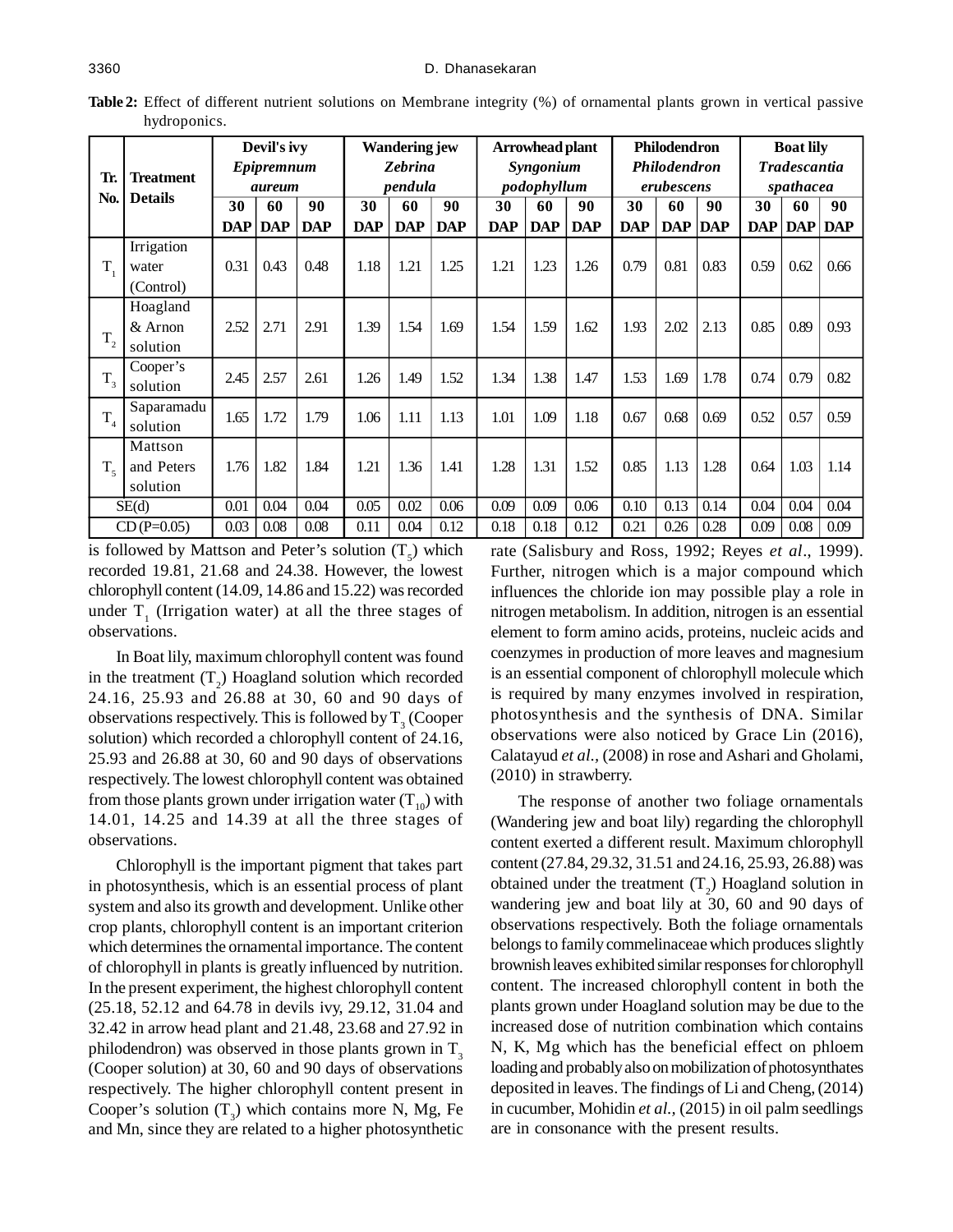**Table 3:** Effect of different nutrient solutions on relative growth rate (g day<sup>1</sup>) of ornamental plants grown in vertical passive hydroponics.

|                | Tr.<br><b>Treatment</b>     |            | Devil's ivy<br>Epipremnum |            | <b>Wandering jew</b><br><b>Zebrina</b> |            | Arrowhead plant<br>Syngonium | Philodendron | <b>Philodendron</b> | <b>Boat lily</b><br><b>Tradescantia</b> |            |  |
|----------------|-----------------------------|------------|---------------------------|------------|----------------------------------------|------------|------------------------------|--------------|---------------------|-----------------------------------------|------------|--|
|                |                             |            |                           | pendula    |                                        |            |                              | erubescens   |                     | spathacea                               |            |  |
| No.            | <b>Details</b>              |            | aureum                    |            |                                        |            | podophyllum                  |              |                     |                                         |            |  |
|                |                             | 60         | 90                        | 60         | 90                                     | 60         | 90                           | 60           | 90                  | 60                                      | 90         |  |
|                |                             | <b>DAP</b> | <b>DAP</b>                | <b>DAP</b> | <b>DAP</b>                             | <b>DAP</b> | <b>DAP</b>                   | <b>DAP</b>   | <b>DAP</b>          | <b>DAP</b>                              | <b>DAP</b> |  |
| T              | Irrigation water (Control)  | 0.05       | 0.05                      | 0.005      | 0.013                                  | 0.003      | 0.028                        | 0.020        | 0.023               | 0.016                                   | 0.018      |  |
| $T_{\gamma}$   | Hoagland & Arnon solution   | 0.12       | 0.21                      | 0.023      | 0.082                                  | 0.040      | 0.062                        | 0.041        | 0.056               | 0.055                                   | 0.077      |  |
| $T_{\rm g}$    | Cooper's solution           | 0.08       | 0.20                      | 0.019      | 0.032                                  | 0.036      | 0.049                        | 0.039        | 0.052               | 0.045                                   | 0.059      |  |
| T.             | Saparamadu solution         | 0.06       | 0.04                      | 0.015      | 0.015                                  | 0.009      | 0.006                        | 0.030        | 0.030               | 0.020                                   | 0.026      |  |
| T <sub>5</sub> | Mattson and Peters solution | 0.07       | 0.07                      | 0.018      | 0.019                                  | 0.034      | 0.044                        | 0.035        | 0.033               | 0.036                                   | 0.051      |  |
|                | SE(d)                       |            | 0.06                      | 0.001      | 0.01                                   | 0.001      | 0.005                        | 0.001        | 0.001               | 0.005                                   | 0.007      |  |
|                | $CD(P=0.05)$                |            | 0.12                      | 0.003      | 0.02                                   | 0.002      | 0.011                        | 0.002        | 0.002               | 0.01                                    | 0.016      |  |

The data on membrane integrity was estimated at monthly interval and the results are presented in table 2. All the nutrition solution treatments showed significant variations among the foliage ornamentals.

The highest membrane integrity (2.52%, 2.71% and 2.91%) of devils ivy was found in those plants grown under  $T_2$  (Hoagland solution) at 30, 60 and 90 days of observations respectively. This was followed by  $T_3$ (Cooper solution) which recorded 2.45%, 2.57% and 2.61% at 30, 60 and 90 days of observations respectively. However, the lowest membrane integrity (0.31%, 0.43% and  $0.48\%$ ) was observed in the treatment  $T<sub>1</sub>$  (Irrigation water) at all the three stages of observations.

In wandering jew, the treatment  $T_{2}^{\text{}}$  (Hoagland solution) recorded the highest membrane integrity content with 1.39%, 1.54% and 1.69% which is followed by  $T<sub>2</sub>$ (Cooper solution) which recorded 1.26%, 1.49% and 1.52% in 30, 60 and 90 days of observations respectively. However, the lowest membrane integrity (1.06%, 1.11% and 1.13%) was recorded under the treatment  $T<sub>4</sub>$ (Saparamadu solution) at all the three stages of observations.

The data on membrane integrity for arrow head plant recorded maximum values (1.54%, 1.59% and 1.62%) in the treatment  $T_2$  (Hoagland solution) which is followed by  $T_3$  (Cooper solution) which recorded 1.34%, 1.38% and 1.47 in 30, 60 and 90 days of observations respectively. The treatment  $T_4$  (Saparamadu solution) recorded the lowest membrane integrity 1.01%, 1.09% and 1.18% at all the three stages of observations.

In Philodendron, maximum membrane integrity (1.93%, 2.02% and 2.13%) in those plants grown under  $T_2$  (Hoagland solution) which is followed by  $T_3$  (Cooper solution) which recorded 1.53%, 1.69% and 1.78% in 30, 60 and 90 days of observations respectively. However, the lowest membrane integrity (0.67%, 0.68%and 0.69%)

was observed in the treatment  $T_4$  (Saparamadu solution) at all the three stages of observations.

The data pertaining to membrane integrity in boat lily showed maximum values (0.85%, 0.89% and 0.93%) in the treatment  $T_2$  (Hoagland solution) in 30, 60 and 90 days of observations respectively. This is followed by  $T_3$ (Cooper solution) which recorded 0.74%, 0.79% and 0.82% in 30, 60 and 90 days of observations respectively. However, the treatment  $T_4$  (Saparamadu solution) recorded the lowest membrane integrity 0.52%, 0.57% and 0.59% at all the three stages of observations.

Membrane integrity is defined as the quality or state of the complete membrane in perfect condition. The development of any adverse processes is associated with disorders or any stress in cell metabolisms, structures and disintegration of the barrier and structural functions of the cell membrane. Therefore, the maintenance of cell-membrane integrity under stress conditions is essential not only for cells to transform external signals but also for them to survive. In the present study, highest membrane integrity percent (2.52%, 2.71% and 2.91% of devils ivy, 1.39%, 1.54% and 1.69% in wandering jew, 1.54%, 1.59% and 1.62% in arrow head plant, 1.93%, 2.02% and 2.13% in philodendron and 0.85%, 0.89% and 0.93% in boat lily) was found in those plants grown under  $T<sub>2</sub>$  (Hoagland solution) at 30, 60 and 90 days of observations respectively. The positive effect of Hoagland solution containing essential nutrients such as N, P, K and Ca helps in improving the membrane integrity of leaves and roots. Calcium has a very prominent role in the maintenance of cell structure and acts as a second messenger in metabolic regulation. It activates the plasma membrane enzyme ATPase which pumps back the nutrients lost during cell membrane damage. It is evident from the nutritional formulation of Hoagland solution which contains calcium in larger concentration influenced the membrane integrity of foliage ornamentals. These findings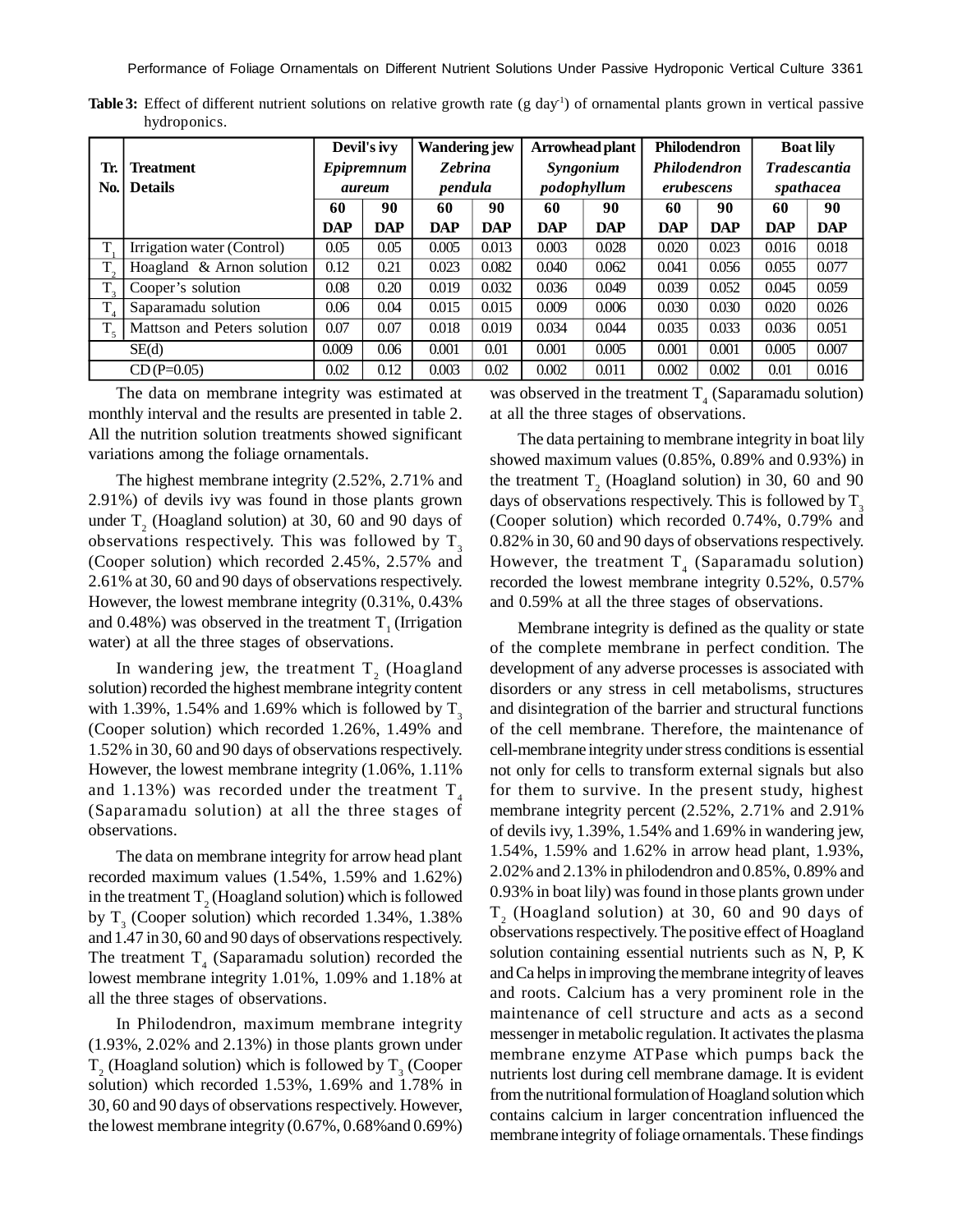

**Fig. 1:** Effect of pH and EC on performance of foliage ornamental plants in vertical passive hydroponics.

are in consonance with the findings of Tomati *et al.,* (1990) in lettuce, Xu *et al.,* (2014) in rice, Hamann (2015) and Kawasaki *et al.,* (2018 ) in wheat.

The lowest membrane integrity percent (0.31%, 0.43% and 0.48%) was recorded in  $T_1$  (Irrigation water) in devils ivy. However, the other four foliage ornamentals recorded a varied result of producing the lowest membrane integrity percent (1.06%, 1.11% and 1.13% in wandering jew, 1.01%, 1.09% and 1.18% in arrow head plant, 0.67%, 0.68%and 0.69% in philodendron and 0.52%, 0.57% and 0.59% in boat lily) was observed under those plants grown in Saparamadu's solution  $(T_4)$  at 30, 60 and 90 days of observation respectively. Poor performance of plants may be due to the combination of nutrients and ionic reaction in the solution which inhibits the root production thereby reduced the uptake of nutrients



**Fig. 2:** Effect of different nutrient solutions on relative growth rate of Devils ivy, Arrow head plant and Philodendron.

and kept the plants under stress. Therefore, the maintenance of cellmembrane integrity under stress conditions is essential not only for cells to transform external signals but also for them to survive. Membrane stability was expressed in terms of the electrolytic conductivity. The development of any adverse processes is associated with disorders in cell metabolisms, structures and disintegration of the barrier and structural functions of the cell membrane. The state of cell membranes is one of the most important factors in regulating biochemical and physical processes and maintaining homeostasis in

cells. Increased lipid peroxidation has been known to occur during senescence. This may reflect a decline of the anti-oxidative enzymes. Lipid membrane peroxidation might alter the cell membrane permeability resulting in solute leakage, membrane damage and consequently a loss of cellular physiological functions. In the present experiment, the data on EC (Fig.1), it is clear that the EC value of saparamadu's solution was in an increasing trend which hinders growth and development of shoot as well as roots of the foliage ornamentals. Similar statements were also given by Gavrilov *et al.,* (2000), Xu *et al.,* (2005) Saadalla *et al.,* (1990) and Xu *et al.,* (2014).

The data recorded on the influence of different nutrient solutions on relative growth rate of foliage ornamentals are presented in table 3. Maximum growth rate  $(0.12 \text{ g day}^{-1}$  and  $0.34 \text{ g day}^{-1})$  was recorded in the

> treatment  $T_2$  (Hoagland solution) which is followed by  $T_3$  (Cooper's solution) with  $0.08$  g day<sup>-1</sup> and  $0.30$ g day-1 in devils ivy at 60 and 90 days of observations respectively. The lowest relative growth was noticed in  $T_1$  (Irrigation water) with  $0.05$  g day<sup>-1</sup> in both 60 and 90 days of observations respectively. Similarly, in wandering jew, maximum relative growth rate  $(0.023 \text{ g day}^{-1} \text{ and } 0.082 \text{ g day}^{-1})$ was observed in  $T_2$  (Hoagland solution) which is followed by  $T_3$ (Cooper's solution) with 0.019 g day<sup>-1</sup> and 0.032 g day<sup>-1</sup> at 60 and 90 days of observations respectively.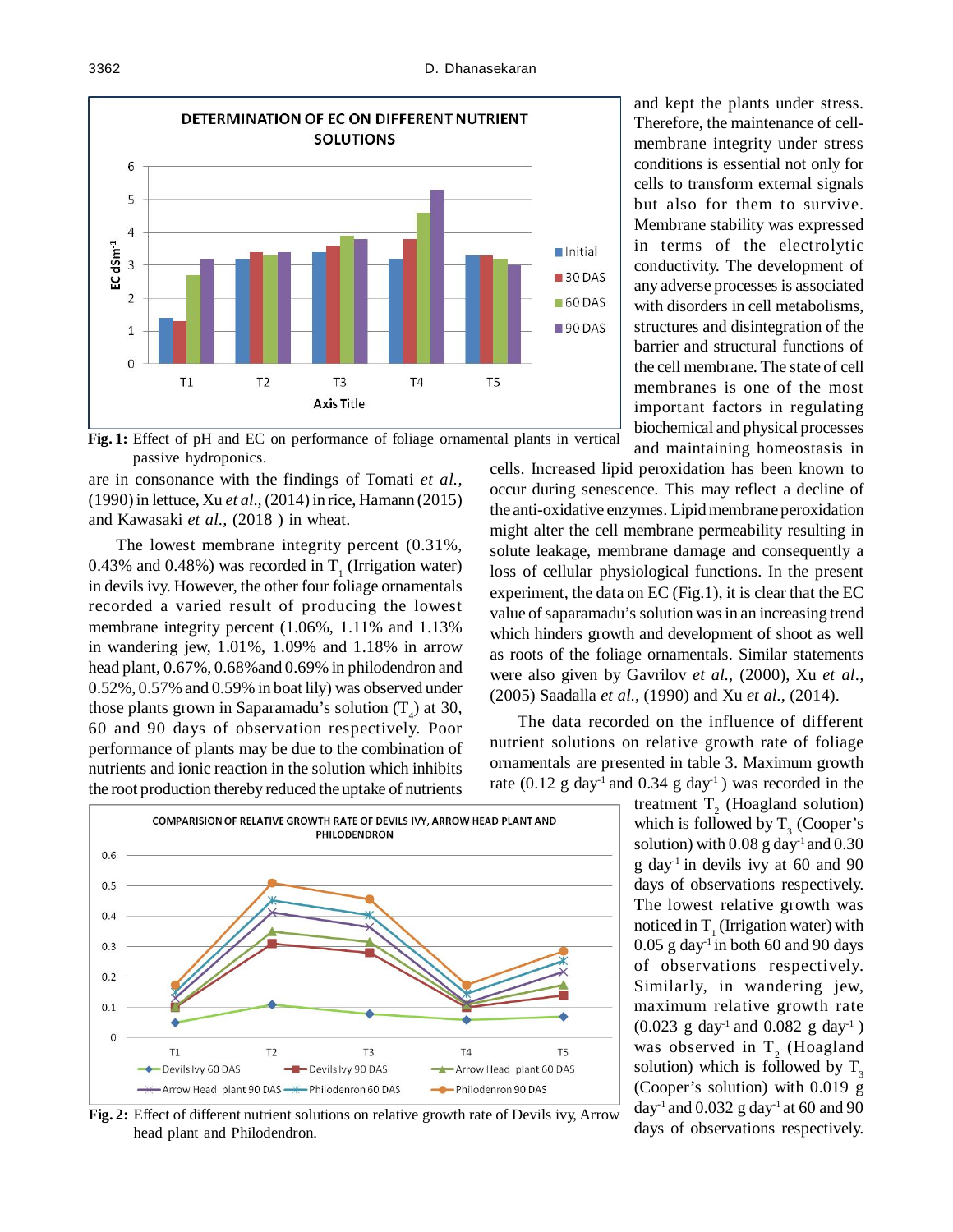

response under the treatment  $T_{4}$ (Saparamadu's solution). Similarly, in wandering jew and boat lily, increased growth rate was recorded under the treatment  $T<sub>2</sub>$ (Hoagland solution) and poor growth rate was recorded under  $T<sub>4</sub>$ (Saparamadu's solution) in 60 and 90 days of observations. The increased trend noticed from the Hoagland solution may be due to the increased nutrient availability to plants which produces more biomass through photosynthesis and increased the growth rate. However, a careful observation of

**Fig. 3:** Effect of different nutrient solutions on relative growth rate of Wandering Jew and Boat lily.

However, the lowest relative growth rate was noticed under  $T_1$  (Irrigation water) with 0.005 g day<sup>-1</sup> and 0.013 g day-1 in 60 and 90 days of observations respectively.

In Arrowhead plant, maximum growth rate (0.040 g day<sup>-1</sup> and  $0.062$  g day<sup>-1</sup> )was T<sub>2</sub> (Hoagland solution) which is followed by  $T_3$  (Cooper's solution) with 0.036 g day<sup>-1</sup> and 0.049 g day-1 at 60 and 90 days of observations respectively. The lowest relative growth was noticed in  $T_1$  (Irrigation water) with 0.003 g day<sup>-1</sup> and 0.028 g day<sup>-1</sup> in 60 and 90 days of observations respectively.

Among the treatments, the philodendron plants grown under  $T_2$  (Hoagland solution) recorded the maximum growth rate  $(0.041 \text{ g day}^{-1}$  and  $0.056 \text{ g day}^{-1})$  which is followed by  $T_3$  (Cooper's solution) with 0.039 g day<sup>-1</sup> and  $0.052$  g day<sup>-1</sup> at 60 and 90 days of observations respectively. The lowest relative growth was noticed in  $T_1$  (Irrigation water) with 0.020 g day<sup>-1</sup> and 0.023g day<sup>-1</sup> in 60 and 90 days of observations respectively.

Similar results was observed for boat lily which recorded maximum values  $(0.055 \text{ g day}^1 \text{ and } 0.077 \text{ g})$  $day^{-1}$ ) in those plants grown under  $T_2$  (Hoagland solution) which is followed by  $T_3$  (Cooper's solution) with 0.045 g day<sup>-1</sup> and 0.059 g day<sup>-1</sup> at 60 and 90 days of observations respectively. However, minimum growth rate (0.016 g day<sup>-1</sup> and  $0.018$  g day<sup>-1</sup>) was recorded under T<sub>1</sub> (Irrigation water) at 60 and 90 days of observations respectively.

Relative growth rate (RGR) is a measure used to quantify the speed of plant growth and are measured as the mass increase per above ground biomass per day. Among the treatments, all the five foliage ornamentals responded in a gradual and linear growth phase. From the fig. 2, it is evident that, the treatment  $T_2$  (Hoagland solution) showed its superiority in producing the maximum relative growth rate in devils ivy, arrow head plant and in philodendron. However, all the three plants showed poor the poor response of Saparamadu's solution may be due to the fact that, increased EC of hydroponic solution has a negative impact on growth of crop plants as suggested by Tellez and Merino, (2012) and Steiner, (1968).

From the results, it could be concluded that the foliage ornamentals *viz.,* Devils ivy, Arrow head plant and Philodendron grown under treatment  $T_3$  (Cooper's solution) recorded the maximum chlorophyll content and the other two *viz.,* Wandering jew and Boat lily recorded maximum chlorophyll content in  $T<sub>2</sub>$  (Hoagland solution) at all three stages of observation.

The highest membrane integrity percent was observed under  $T_2$  (Hoagland solution) at all three stages of observation and the lowest membrane integrity percent was observed in  $T_1$  (Irrigation water) in devils ivy and  $T_4$ (Saparamadu's solution) in Wandering jew, Arrow head plant, Philodendron and Boat lily at all the three stages of observations. Highest relative growth rate was observed in  $T_2$ (Hoagland solution) in all the foliage ornamentals and the lowest growth rate was found with  $T<sub>4</sub>$ (Saparamadu's solution).

## **References**

- Ashari, M.E. and M. Gholami (2010). The effect of increased chloride content in nutrient solution on yield and quality of strawberry fruits*. J. Fru. Orna. Plant Res.,* **18:** 37-44.
- Calatayud, A., E. Gorbe, D. Roca and P.F. Martinez (2008). Effect of Two Nutrient Solution Temperatures on Nitrate Uptake, Nitrate Reductase Activity,  $NH<sub>4</sub><sup>+</sup>$  Concentration and Chlorophyll a Fluorescence in Rose Plants. *Environ. Ex. Bot.,* **64(1):** 65-74.
- Cooper, A. (1979). The ABC of NFT. Nutrient film technique. The world's first methods of crop production without a solid rooting medium. Grower books.
- Gavrilov, V.B., O.N. Kravchenko and S.V. Konev (2000). Dye Sorption as an Indicator of Erythrocyte Membrane Damage